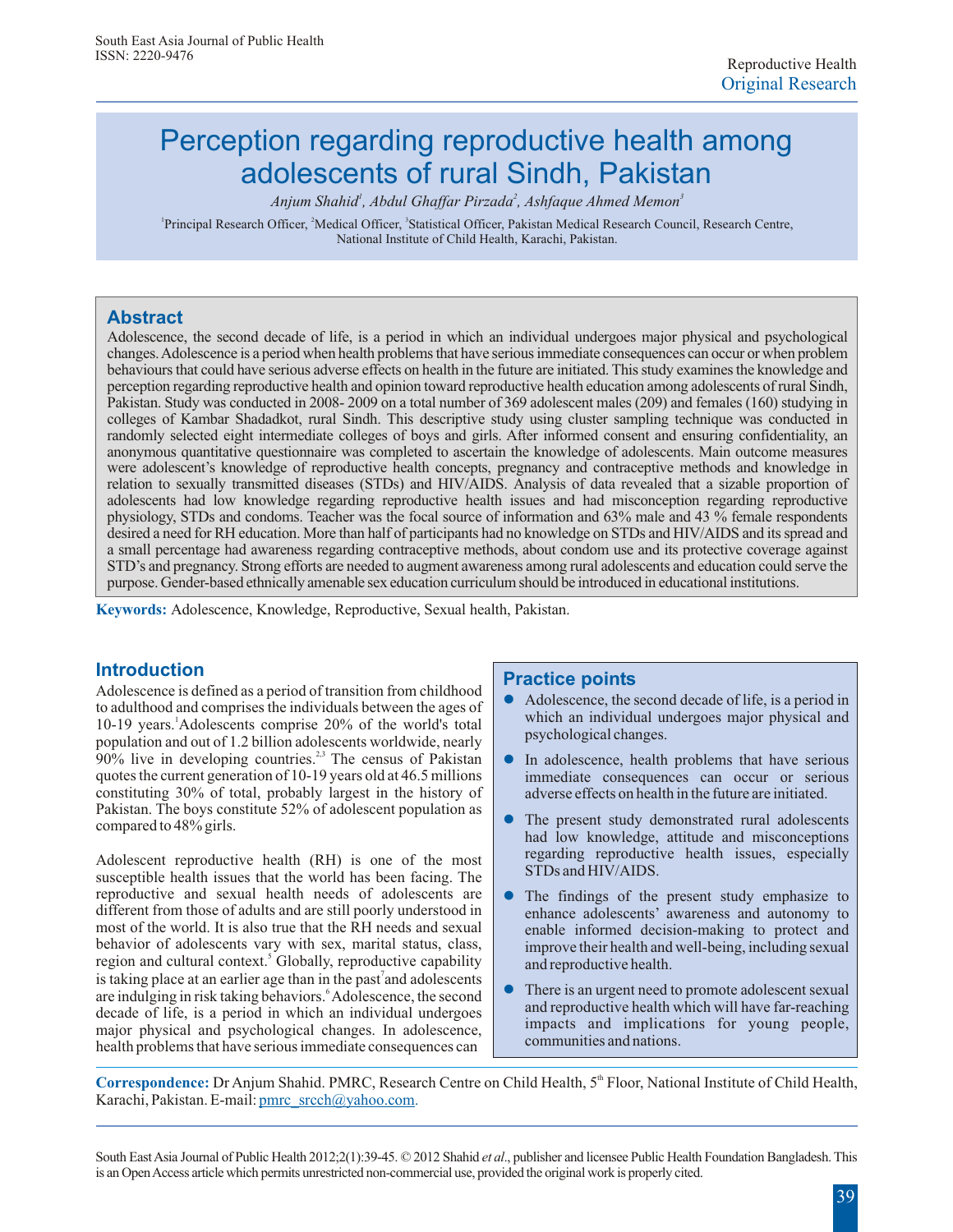occur or when problem behaviours that could have serious and expected prevalence of 40% using computer package EPI adverse effects on health in the future are initiated.<sup>7</sup> Data info 6 version 6.<sup>16</sup> A total number of 369 adolescent (17-19 shows that age at marriage for both young men and women is years) college boys (209) and girls ( shows that age at marriage for both young men and women is rising in almost all the countries of the world and there is an rising in almost all the countries of the world and there is an study. After informed consent and ensuring confidentiality, an increased likelihood of premarital sexual activity, that is anonymous questionnaire, designed a unsafe.<sup>9,10</sup> Unintended pregnancy, maternal mortality, risk of was filled by trained researchers and all respondents were induced abortions under unsafe conditions and contracting interviewed individually to ascertain the induced abortions under unsafe conditions and contracting interviewed individually to ascertain their knowledge sexually transmitted diseases including HIV/AIDS are much regarding contraceptive methods, STD'S and AIDS and sexually transmitted diseases including HIV/AIDS are much regarding contraceptive methods, STD'S and AIDS and their<br>higher among this segment than others. <sup>11</sup>In the United States opinion towards RH education. Pilot tests 11 higher among this segment than others. In the United States, opinion towards RH education. Pilot tests were teen pregnancy, birth, abortion and sexually transmitted two colleges which were not selected for survey. teen pregnancy, birth, abortion and sexually transmitted disease rates are higher than those in most other developed 12 countries and are rising.<sup>12</sup> Surveys are being conducted Ethical clearance was obtained from the Ethical Review countries around the globe in adolescents to ascertain their knowledge Committee of the Institute and info around the globe in adolescents to ascertain their knowledge Committee of the Institute and informed written consent<br>on RH issues and a recent survey of Malaysia reported lack was taken from the respondents before intervie on RH issues and a recent survey of Malaysia reported lack was taken from the respondents before interview. A<br>of knowledge regarding important aspects of sexual and RH of confidentiality was provided to the participants. of knowledge regarding important aspects of sexual and RH and warrants the need to strengthen sexual and RH 13 Data feeding and analysis was accomplished by using education.<sup>13</sup> While an earlier study from Pakistan reported computer SPSS (Statistical Package for Social Sciences) computer SPSS (Statistical Package for Social Scie associated with them.<sup>14</sup> Rural areas are considered to have a<br>more restrictive socio-cultural environment regarding issues<br>more restrictive socio-cultural environment regarding issues<br>was considered as statistically sign related to reproduction and sexuality.<sup>15</sup> This study was therefore an attempt to explore the knowledge and perceptions regarding RH and opinion toward RH education<br>among adolescents of a rural district of Sindh, Kambar among adolescents of a rural district of Sindh, Kambar This study was conducted in 369 adolescents (17-19 years),<br>Shadadkot. It includes both male and female teenagers to get comprising of 209 males and 160 females of 8 pu Shadadkot. It includes both male and female teenagers to get comprising of 209 males and 160 females of 8 public sector a gender perspective on the subject.

# **Materials and Methods**

A cross-sectional descriptive study using cluster sampling<br>technique was conducted in 2008-2009 in randomly selected<br>eight intermediate colleges of boys and girls from a rural<br>district of Sindh. Kambar Shadadkot. The sampl was calculated at 95% confidence interval with 5% precision

**Figure1:** General characteristics of adolescents

info 6 version 6.<sup>16</sup> A total number of 369 adolescent (17-19) anonymous questionnaire, designed at the research centre was filled by trained researchers and all respondents were

### **Results**

colleges of Kambar Shadadkot, Sindh. Mean age of cohort was 18.34± 0.57 years while that of male and female respondents was 18.26±0.54 years and 18.44±0.6 years

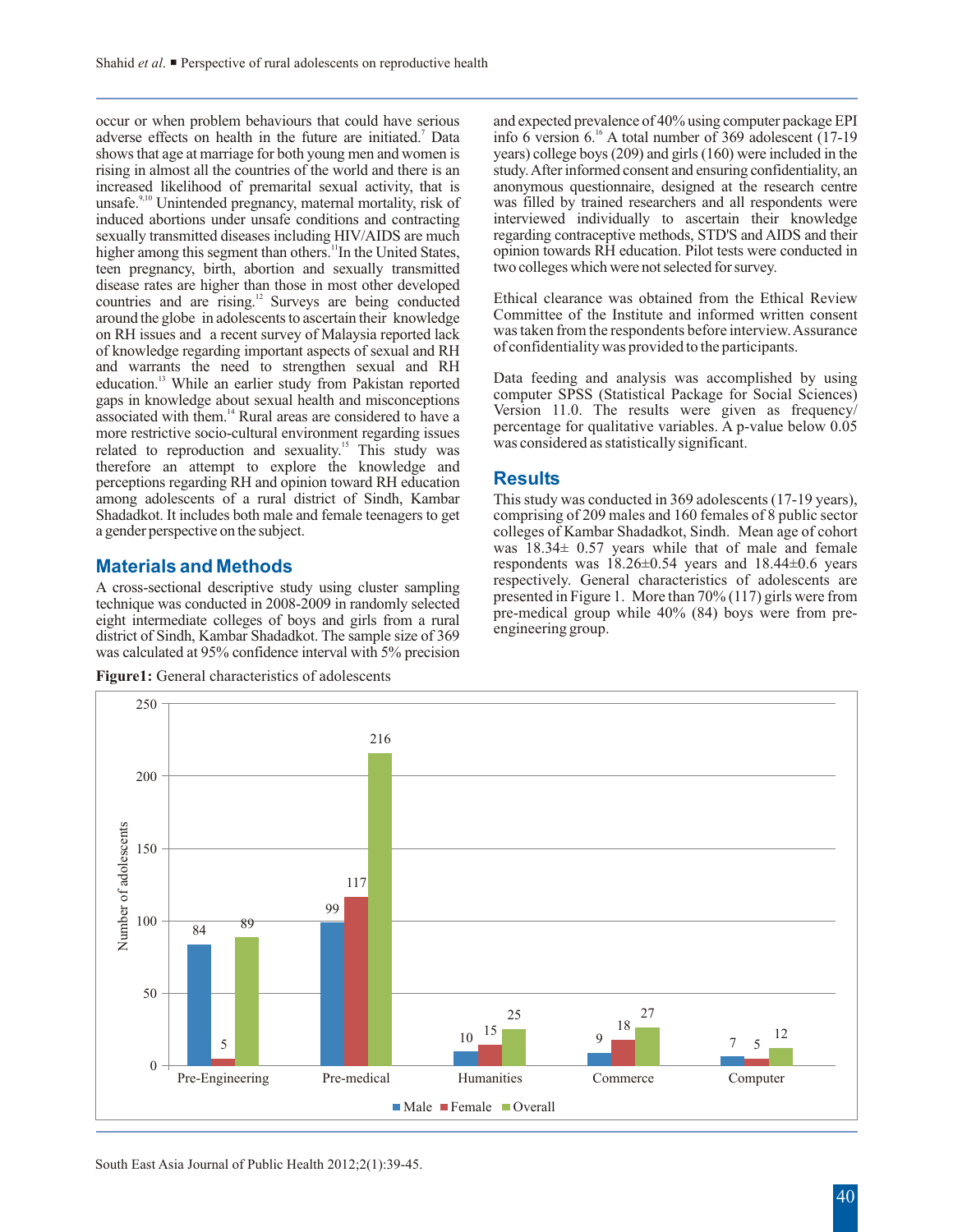| <b>Variables</b>                                         |                   | $p$ -value     |                  |                      |  |
|----------------------------------------------------------|-------------------|----------------|------------------|----------------------|--|
|                                                          | Overall $(n=369)$ | Male $(n=209)$ | Female $(n=160)$ |                      |  |
| Relationship With elders                                 |                   |                |                  |                      |  |
| Respectful                                               | 310 (84.01%)      | 170 (81.34%)   | 140 (87.50%)     | 0.11                 |  |
| Friendly                                                 | 49 (13.28%)       | 31 (14.83%)    | 18 (11.25%)      | 0.31                 |  |
| Afraid                                                   | $7(1.90\%)$       | $5(2.40\%)$    | $2(1.25\%)$      | 0.09                 |  |
| Shy                                                      | $2(0.54\%)$       | $2(0.96\%)$    | $\theta$         |                      |  |
| Uncaring                                                 | 1(0.27%)          | $1(0.48\%)$    | $\theta$         |                      |  |
| How do you feel when communicating with elders about RH? |                   |                |                  |                      |  |
| <b>Shyness</b>                                           | 151 (40.92%)      | $91(43.54\%)$  | 60 (37.50%)      | 0.24                 |  |
| Bold/outspoken                                           | $41(11.11\%)$     | 30 $(14.35\%)$ | 11 $(6.9\%)$     | $0.02*$              |  |
| Cannot talk                                              | 78 (21.14%)       | 64 (30.62%)    | 14(8.75%)        | $0.001$ <sup>*</sup> |  |
| <b>Others</b>                                            | $7(1.9\%)$        | $2(0.96\%)$    | $5(3.12\%)$      | $0.03*$              |  |
| Don't Know                                               | 92 (24.93%)       | 22 (10.53%)    | 70 (43.75%)      | $0.001*$             |  |
| Does your family allow you to make girls/boy friends?    |                   |                |                  |                      |  |
| Yes                                                      | 65 (17.62%)       | 26 (12.44%)    | 39 (24.37%)      | $0.001*$             |  |
| No                                                       | 186 (50.41%)      | 153 (73.21%)   | 33 (20.63%)      |                      |  |
| Don't know                                               | 118 (31.98%)      | 30 (14.35%)    | 88 (55%)         | $0.001*$             |  |

### **Table 1:** Communication with elders

\*Values are significant *p*<0.05.

(Table 1). More girls (24%) than boys (12%) were allowed been recognized by 16% and 12% k<br>by family to converse with members of opposite gender and effective against preventing pregnancy. by family to converse with members of opposite gender and the difference was highly significant ( $p=0.001$ ).

adolescent boys (58%) and girls (36%) and they believed in of males made no rejoint improving awareness for the same (Table 2). According to significant (p=0.001). improving awareness for the same (Table 2). According to 46%, <18 yrs was the right age for imparting RH education. More females than males made no rejoinder and this difference was highly significant  $(p=0.001)$ . About 63% of difference was highly significant ( $p=0.001$ ). About 63% of The present study presents the status of rural adolescent's male and 43% of female respondents emphasized a need for knowledge and perception about RH. Data on r male and 43% of female respondents emphasized a need for knowledge and perception about RH. Data on rural RH education and 55% of the respondents identified adolescent RH is scarce in Pakistan as taboos surrounding RH education and 55% of the respondents identified adolescent RH is scarce in Pakistan as taboos surrounding negative attitude of the society as the main barrier of discussion of sexuality is a key constraint in Pakistani

More than half of respondents had no knowledge on STD's related to reproduction and sexuality. and HIV/AIDS and its spread, and about 25% were of the opinion that AIDS can be cured (Table 3). About 40% Adolescents in the contemporary study do not have access females made no reioinder and difference in gender opinion to sufficient and correct information of RH issues. Th females made no rejoinder and difference in gender opinion

*Communication with elders* was significant (0.001). Although 12% were aware of About 84% of students were of the opinion that their contraceptive methods but only 9% had knowledge about About 84% of students were of the opinion that their contraceptive methods but only 9% had knowledge about heliavior was respectable with elders and 40% feel shy condom use and more boys (13%) than girls (3%) knew behavior was respectable with elders and 40% feel shy<br>while communicating with elders regarding RH issues about condoms. That condoms are protective against STI's while communicating with elders regarding RH issues about condoms. That condoms are protective against STI's (Table 1) More girls (24%) than hovs (12%) were allowed been recognized by 16% and 12% knew that they are

### *Premarital sex*

*Reproductive health education/information*<br>The teacher was the foremost source of RH information to opinion than girls (21%) and about 68% of females and 19% The teacher was the foremost source of RH information to opinion than girls (21%) and about 68% of females and 19% adolescent hovs (58%) and girls (36%) and they believed in of males made no rejoinder on this subject whic

### **Discussion**

negative attitude of the society as the main barrier of discussion of sexuality is a key constraint in Pakistani acquiring such knowledge. Difference in opinion between culture and as a result little is known about the RH acquiring such knowledge. Difference in opinion between culture and as a result little is known about the RH needs of the genders was highly significant  $(p=0.001)$ . young people. The rural environment is a unique and potentially challenging socio-cultural context for *Awareness of STD's, AIDS and Contraceptive methods* adolescent health and more restrictive regarding issues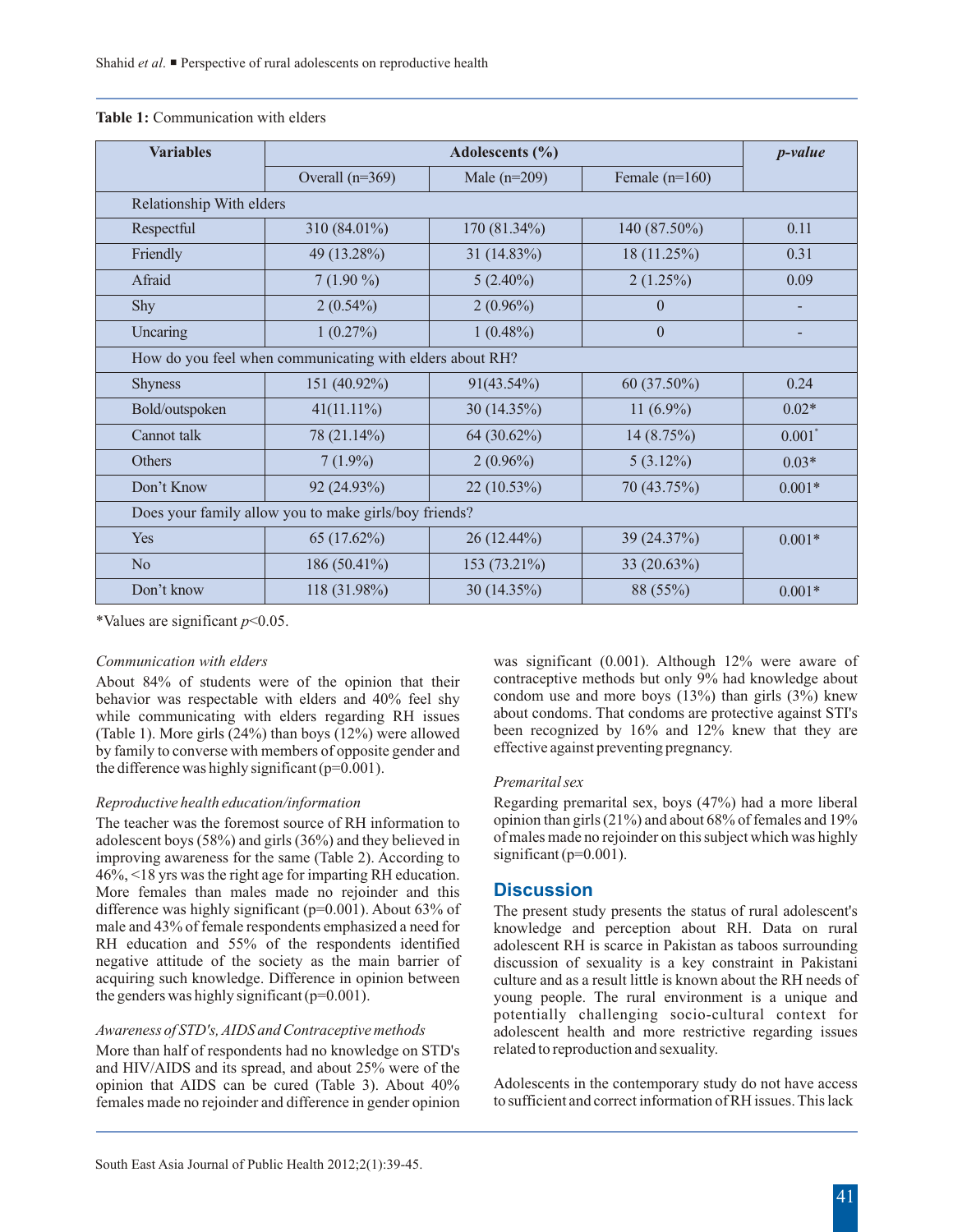| <b>Variables</b>                                        | Adolescents (%)                                    |                |                  | p-value  |  |  |
|---------------------------------------------------------|----------------------------------------------------|----------------|------------------|----------|--|--|
|                                                         | Overall $(n=369)$                                  | Male $(n=209)$ | Female $(n=160)$ |          |  |  |
|                                                         |                                                    |                |                  |          |  |  |
| <b>Books</b>                                            | 95 (25.74%)                                        | 50 (23.92%)    | 45 (28.12%)      | 0.36     |  |  |
| Media /internet                                         | 27 (7.32%)                                         | 8 (03.83%)     | 19 (11.88%)      | $0.003*$ |  |  |
| Teacher                                                 | 179 (48.51%)                                       | 121 (57.89%)   | 58 (36.25%)      | $0.001*$ |  |  |
| Parents                                                 | 38 (10.3%)                                         | 20 (9.57%)     | 18 (11.25%)      | 0.596    |  |  |
| Friends                                                 | 19 (5.05%)                                         | $8(3.83\%)$    | 11 $(6.88\%)$    | 0.189    |  |  |
| Others                                                  | 11 $(2.89%)$                                       | $2(0.96\%)$    | $9(5.62\%)$      | $0.009*$ |  |  |
| In your opinion what is the right age for RH education? |                                                    |                |                  |          |  |  |
| $<$ 18 Years                                            | 171 (46.34%)                                       | 126 (60.29%)   | 45 (28.13%)      | 0.259    |  |  |
| >18 Years                                               | 30 $(8.13\%)$                                      | 25 (11.96%)    | $5(3.12\%)$      |          |  |  |
| Don't know                                              | 168 (45.53 %)                                      | 58 (27.75%)    | 110 (68.75%)     | $0.001*$ |  |  |
| Is there any need for RH education?                     |                                                    |                |                  |          |  |  |
| Yes                                                     | 201 (54.47%)                                       | 132 (63.16%)   | 69 (43.12%)      | 0.887    |  |  |
| N <sub>o</sub>                                          | 98 (26.56%)                                        | 65 (31.1%)     | 33 (20.6%)       |          |  |  |
| Don't Know                                              | 70 18.97                                           | $12(5.74\%)$   | 58 (36.25%)      | $0.001*$ |  |  |
|                                                         | Barrier for RH education, whose negative attitude? |                |                  |          |  |  |
| Parents                                                 | 83 (22.49%)                                        | 25 (11.96%)    | 58 (36.25%)      | $0.001*$ |  |  |
| Teacher                                                 | 81 (21.95%)                                        | 35 (16.75%)    | 46 (28.75%)      | $0.005*$ |  |  |
| Society                                                 | 205 (55.56%)                                       | 149 (71.29%)   | 56 (35%)         | $0.001*$ |  |  |
|                                                         | Do you believe in improving RH education?          |                |                  |          |  |  |
| Yes                                                     | 180 (48.78%)                                       | 124 (59.33%)   | 56 (35%)         | $0.024*$ |  |  |
| No                                                      | 136 (36.86%)                                       | 77 (36.84%)    | 59 (36.88%)      |          |  |  |
| Don't Know                                              | 53 (14.36%)                                        | $8(3.83\%)$    | 45 (28.12%)      | $0.001*$ |  |  |

### **Table 2:** Reproductive health education

\*\*Values are significant *p*<0.05.

of knowledge concerning reproduction can be attributed to knowledge and considered <18 years as the right age for 17 social and cultural barriers.<sup>17</sup> It is important to promote and imparting RH education. A recent study demonstrated that protect the rights of adolescents to RH information and care positive well-being during adolescen protect the rights of adolescents to RH information and care positive well-being during adolescence predicts better as RH behaviors of adolescents are directly related to their perceived general health and fewer risky heal as RH behaviors of adolescents are directly related to their perceived general health and fewer risky health behaviors own health as future adults.  $\frac{18.19}{10.81}$  However, the findings of the during young adulthood. Al own health as future adults. <sup>18,19</sup> However, the findings of the during young adulthood. <sup>15</sup> Aligned with the goals of the present study do not reflect this recognition. There is a great positive youth development perspe present study do not reflect this recognition. There is a great positive youth development perspective, promoting and need for RH information on the risks and prevention of nurturing positive well-being during the transiti need for RH information on the risks and prevention of pregnancy, STD's and HIV/AIDS. Reproductive health education is a key strategy for promoting safe sexual behavior among teenagers<sup>20</sup> and acquiring knowledge about the dilemma and misconceptions.<sup>20</sup> More than 50% of the The present study demonstrated that discussion of RH respondents in this study were of the need for RH education issues with teachers were common in both male and f respondents in this study were of the need for RH education issues with teachers were common in both male and female<br>the finding coincides with an earlier study conducted in respondents. This shows that though strong famil the finding coincides with an earlier study conducted in respondents. This shows that though strong family structure adolescent males in rural Pakistan where respondents were considered a major role in the lives of adolesc adolescent males in rural Pakistan where respondents were considered a major role in the lives of adolescents but a shift<br>willing to learn more of the issue <sup>14</sup> As per their rejoinder of trend was identified which advocat willing to learn more of the issue.<sup>14</sup> As per their rejoinder, of trend was identified which advocated that parents are no society was the main barrier in acquisition of the said longer their first point of contact.

childhood to adolescence may present a promising way to improve long-term health.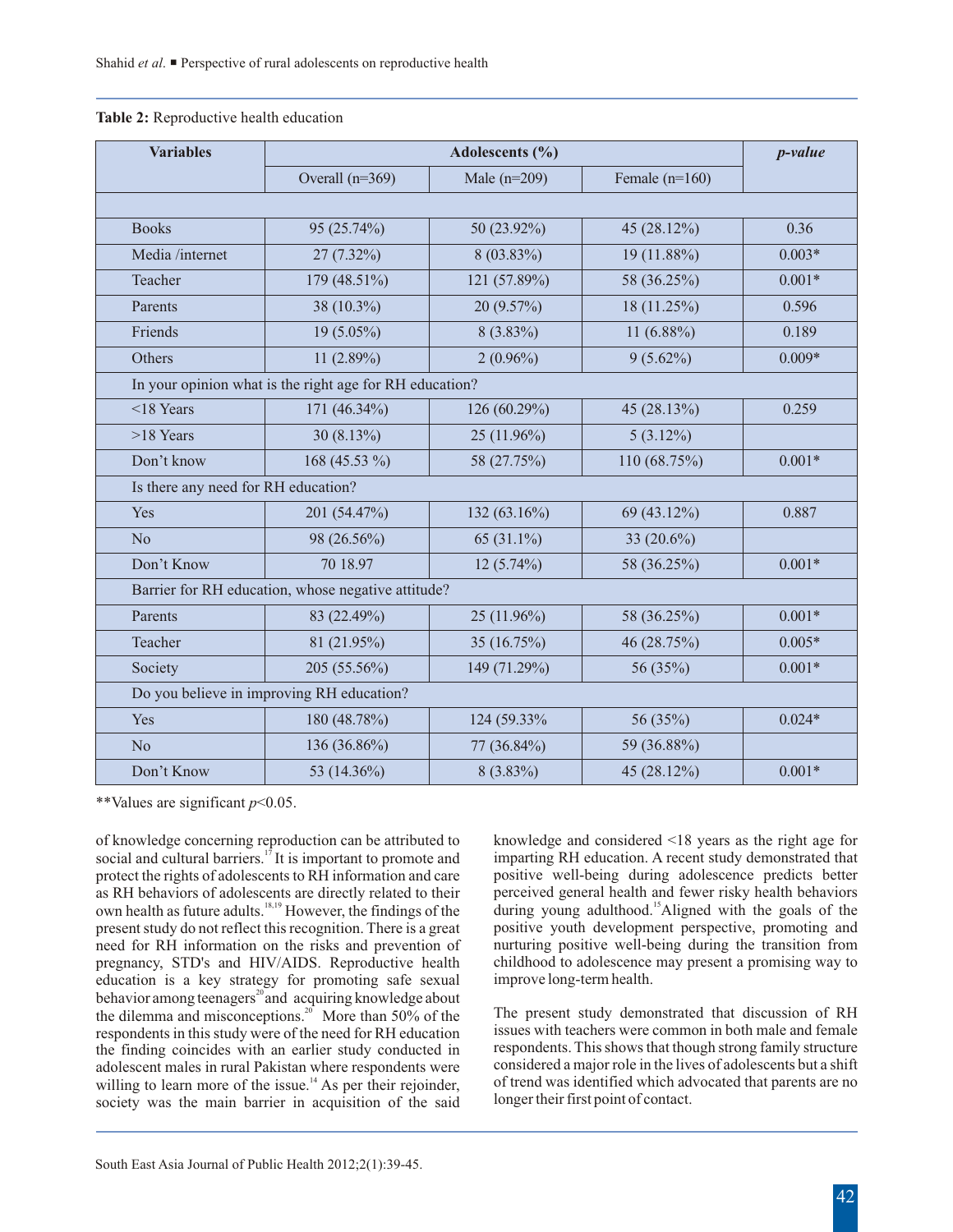| <b>Variables</b>                     | Adolescents (%)                                     |                |                  | p-value  |
|--------------------------------------|-----------------------------------------------------|----------------|------------------|----------|
|                                      | Overall $(n=369)$                                   | Male $(n=209)$ | Female $(n=160)$ |          |
| Have you heard about STI's / AIDS?   |                                                     |                |                  |          |
| Yes                                  | 90 (25.62%)                                         | 49 (23.44%)    | 41 (25.62%)      |          |
| N <sub>o</sub>                       | 232 (62.87%)                                        | 159 (76.08%)   | 73 (45.63%)      | 0.81     |
| Don't know                           | 47 (12.73%)                                         | $1(0.48\%)$    | 46 (28.75%)      | $0.001*$ |
| How HIV/AIDS Spread?                 |                                                     |                |                  |          |
| Yes                                  | 54 (14.63%)                                         | 35 (16.75%)    | 19 11.88         |          |
| N <sub>o</sub>                       | 235 (63.69%)                                        | 171 (81.82%)   | 64 (40%)         | 0.24     |
| Don't know                           | 80 (21.68%)                                         | $3(1.43\%)$    | 77 (48.12%)      | $0.001*$ |
| Is it possible to cure AIDS?         |                                                     |                |                  |          |
| Yes                                  | $90(24.4\%)$                                        | 49 (23.44%)    | $41(25.62\%)$    |          |
| N <sub>o</sub>                       | 188 (50.94%)                                        | 136 (65.07%)   | 52 (32.5%)       | $0.003*$ |
| Don't know                           | 91 (24.66%)                                         | 24 (11.48%)    | 67 (41.88%)      | $0.001*$ |
|                                      | Do you have knowledge about contraceptives methods? |                |                  |          |
| Yes                                  | 45 (12.2%)                                          | 31 (14.8%)     | 14 (8.75%)       |          |
| N <sub>o</sub>                       | 220 (59.6%)                                         | 159(76.1)      | 61 (38.12%)      | 0.646    |
| Don't know                           | 104 (28.2%)                                         | 19 (09.1%)     | 85 (53.13%)      | $0.001*$ |
|                                      | Do you have knowledge about condoms?                |                |                  |          |
| Yes                                  | 33 (8.94%)                                          | 28 (13.4%)     | $5(3.12\%)$      |          |
| N <sub>o</sub>                       | 244 (66.13%)                                        | 161 (77.03%)   | 83 (51.88%)      | $0.028*$ |
| Don't know                           | 92 (24.93%)                                         | 20 (9.57%)     | 72 (45%)         | $0.001*$ |
| Are condoms protective against STIs? |                                                     |                |                  |          |
| Yes                                  | 60 $(16.3\%)$                                       | 49 (23.44%)    | 11 $(6.88\%)$    |          |
| N <sub>o</sub>                       | 210 (56.9%)                                         | 139 (66.51%)   | 71 (44.37%)      | $0.021*$ |
| Don't Know                           | 99 (26.8%)                                          | 21 $(10.05\%)$ | 78 (48.75%)      | $0.001*$ |
|                                      | Are condoms effective in preventing pregnancy?      |                |                  |          |
| Yes                                  | 46 (12.47%)                                         | 26 (12.44%)    | 20 (12.5%)       |          |
| N <sub>o</sub>                       | 238 (64.49%)                                        | 163 (77.99%)   | 75 (46.87%)      | 0.115    |
| Don't Know                           | 85 (23.04%)                                         | 20 (09.57%)    | 20 (40.63%)      | $0.001*$ |

### **Table 3:** Knowledge of STD'S, AIDS and contraceptive methods

\*\*Values are significant *p*<0.05.

reported that youths rely on each other for information on RH of respondents had low knowledge about the STDs, matters and resolve any RH problem within the peer system.<sup>14</sup> HIV/AIDS and their spread, about contraceptives and its Adolescents in this study had developed their own channels protective coverage against STDs and pregnan Adolescents in this study had developed their own channels of informal information from a relatively diverse set of sources but knowledge gained cannot be accepted as had no knowledge on STDs and HIV/AIDS. They had appropriate and undoubtedly can be incorrect and misconceptions regarding STD's and about 50% were of the appropriate and undoubtedly can be incorrect and misconceptions regarding STD's and about 50% were of the inadequate.<sup>21</sup> The present situation is similar to an earlier view that STD's do not occur during adolescent years. inadequate.<sup>21</sup> The present situation is similar to an earlier view that STD's do not occur during adolescent years.<br>study conducted in Bangladesh<sup>22</sup> but disparate to that of Iran.<sup>10</sup> Previous study conducted among the study conducted in Bangladesh<sup>22</sup> but disparate to that of Iran.<sup>10</sup>

Similar is the case with friends; though an earlier study The present study also revealed that a substantial proportion matter of serious concern as more than half of respondents<br>had no knowledge on STDs and HIV/AIDS. They had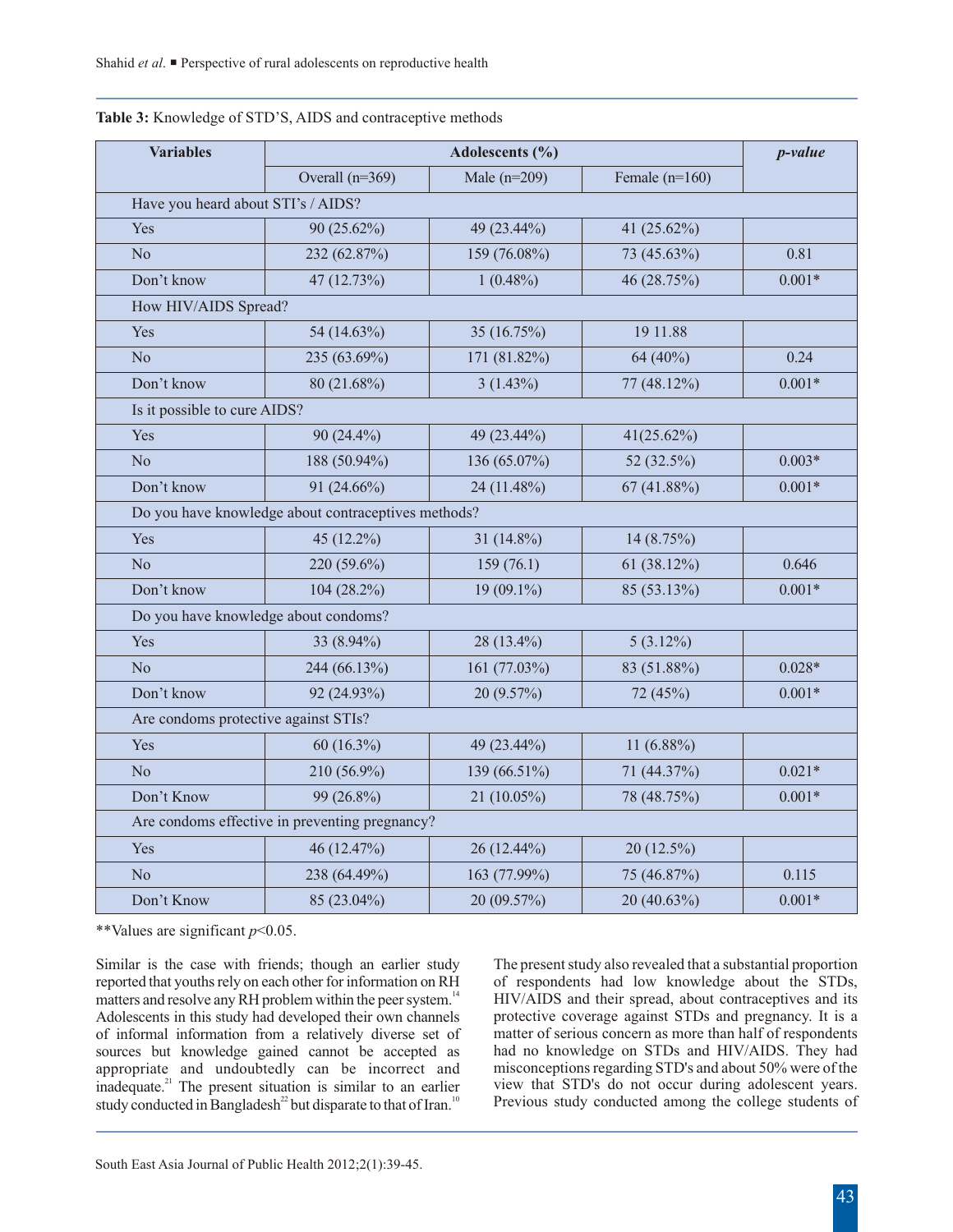eight cities of Sindh province (Pakistan) showed that 92% of the respondents considered AIDS were the threat to the 1. UNICEF. The State of The World's Children 2011. New health of Pakistan.<sup>23</sup> This findings identified the differences York: United Nations Children's Fund, 2011. of knowledge of rural and urban students which need special attention by the policy makers. A population-based and the UNICEF. Progress for children: A report card on study of 1.385 males aged 15-18 years in Tehran. Iran also study of 1,385 males aged 15-18 years in Tehran, Iran also adolescents.<br>
reported that pearly all  $(95\%)$  of the respondents had heard Fund, 2011. reported that nearly all (95%) of the respondents had heard about STIs and HIV/AIDS, but misconceptions were 3. WHO. The second decade: Improving adolescent widespread.<sup>10</sup> Another study conducted on adolescent girls health and development. Geneva: World Health widespread.<sup>10</sup> Another study conducted on adolescent girls health and development. The health and development. General Bangladesh indicated that a sizable proportion of Organization, 2001. from rural Bangladesh indicated that a sizable proportion of adolescent girls had incorrect knowledge or misconceptions about the fertile period, reproduction, sexually transmitted 4. Hanum SH. Teenage Marriage. Yogyakarta: Pusat 224 Penelitian Kependudukan Universities Gadjah Mada, diseases, and HIV/AIDS.<sup>24</sup>

The findings of the present study highlighted the poor 5. WHO. Progress in reproductive health research. knowledge of contraceptive use and misconception Geneva: World Health Organization, 2003. regarding use of condoms. About one-tenth of the Figure and the contraceptives and had b. WHO/UNFPA/UNICEF. Action for adolescent health:<br>
respondents was aware of contraceptives and had b. Towards a common agenda: Recommendations from a knowledge about condoms. Less than one-fifth of the subsequently interesting a common agent as recommendations from a knowledge that condoms were protective interesting interesting and knowledge that condoms were protectiv respondents had knowledge that condoms were protective  $\frac{10 \text{ m/s}}{1997}$ against STD's and effective against preventing pregnancy. The awareness was low in comparison to an earlier study 7. WHO. Strengthening the health sector response to among urban college students in Pakistan<sup>10</sup> and another adolescent health and development. Geneva: World study conducted on rural adolescents in Bangladesh.<sup>25</sup> We Health Organization, 2009.<br>also reported in another study<sup>26</sup> about knowledge, attitude also reported in another study<sup>26</sup> about knowledge, attitude<br>and behavior about reproductive and sexual health in urban<br>adolescents of Karachi, Pakistan and found that they were<br>better equipped than their rural counterpart curriculum can provide an effective means of improving 9. DeJong J, Jawad R, Mortagy I, Shepard S. The sexual knowledge and reducing RH problems among them. and reproductive health of young people in the Arab

The findings of the present study emphasized the urgent<br>need to enhance adolescents' awareness and autonomy to<br>enable informed decision-making and reduce unsafe and<br>unwanted sexual activity, especially in rural areas. Pare decision-making through free and open communication and 11. Harrison K. Maternal mortality in Nigeria. The real by creating a friendly environment that protects adolescents issues. Afr J Rep Health 1997;1:7-13. from abuse, and enables them to access information and services without fear.<sup>27</sup> A culturally relevant RH curricula<br>should be introduced in the school and colleges to promote<br>awareness regarding adolescent sexual and reproductive<br>health.<sup>28</sup> Finally, a shared understanding of health.<sup>28</sup> Finally, a shared understanding of adolescent 13. Ab Rahman A, Ab Rahman R, Ibrahim MI, Saleh H, health would have to be developed by strengthening health Ismail SB, Ali SH. et al. Knowledge of sexual and health would have to be developed by strengthening health service provision by making it adolescent friendly.<sup>29</sup> reproductive health among adolescents attending

# **Conclusion**

proportion of rural adolescents had low knowledge, attitude needs of adolescent males in rural Pakistan: and misconceptions regarding RH issues, especially STDs exploratory study. To hoku J Exp Med 2004;204:17-25. and misconceptions regarding RH issues, especially STDs and HIV/AIDS. Policymakers should take appropriate and 15. Hoyt LT, Chase-Lansdale PL, McDade TW, Adam EK. urgent actions to promote adolescent sexual and RH which Positive Youth, Healthy Adults: Does Positive Wellwill have far-reaching impacts and implications for young<br>people, communities and nations.<br>and Fewer Risky Health Behaviors in Young Adult I

# **References**

- 
- 
- 
- 1997.
- 
- 
- 
- 
- countries and Iran. Reprod Health Matters 2005;13:49.
- 
- 
- 
- school in Kelantan, Malaysia. Southeast Asian J Trop Med Pub Health 2011; 42:717-25.
- The findings of the present study demonstrated that a sizable 14. Ali M, Bhatti MA, Ushjima H. Reproductive health proportion of rural adolescents had low knowledge, attitude needs of adolescent males in rural Pakistan: an
	- and Fewer Risky Health Behaviors in Young Adult. J Adolesc Health 2012; 50:66-73.